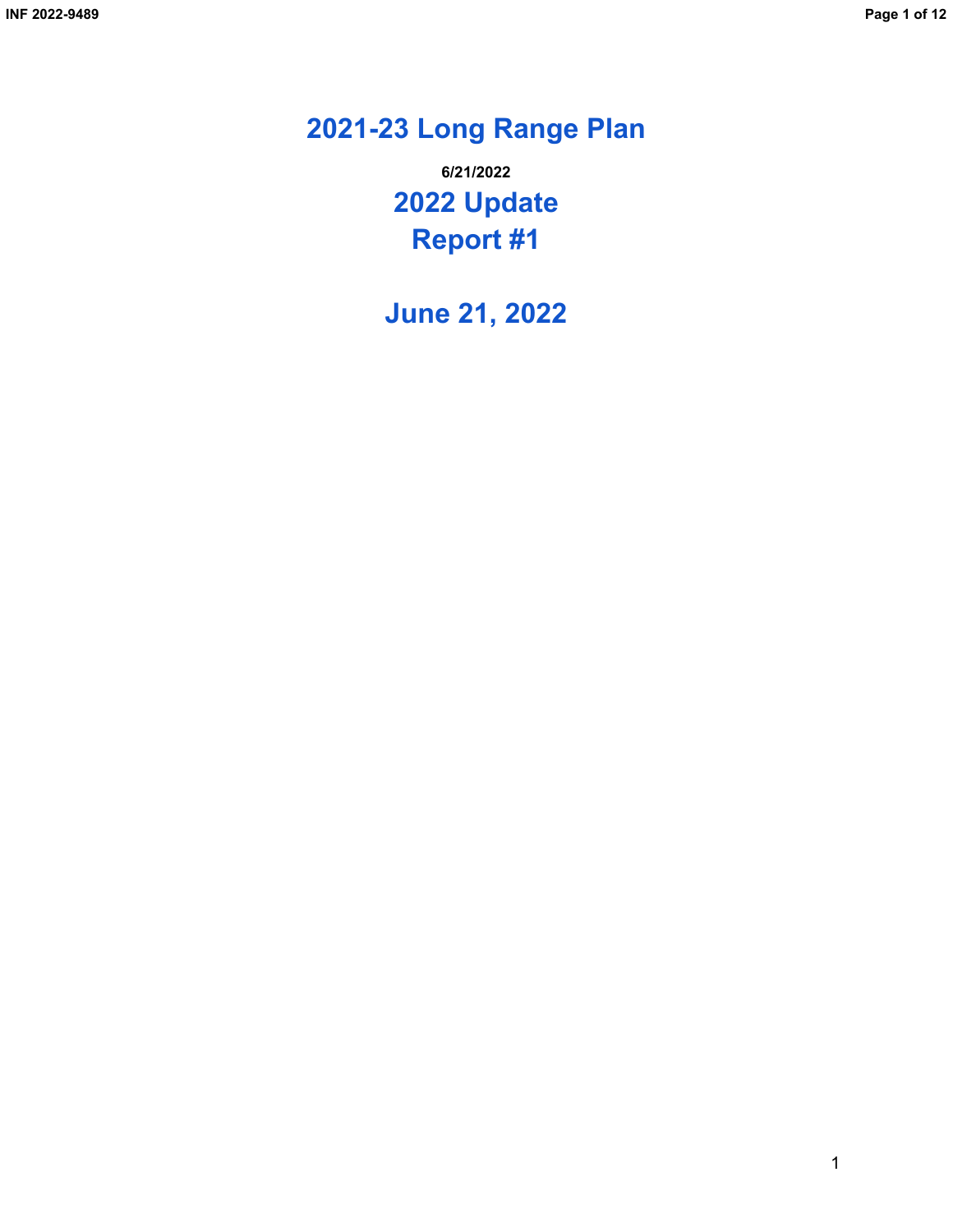# **INTRODUCTION AND OVERVIEW**

The 2021-23 Long Range Plan, approved by the Village Council in September 2021, identifies and addresses issues affecting the long-term future of the Village. The Plan establishes the Village's goals and priority actions that guide annual budgets, daily operations and delivery of services.

To prepare the Long Range Plan, the Village Council met multiple times in a workshop format from May through September. The meetings provided an opportunity for dialogue and collaboration among the Village Council, community members and staff. The plan consists of:

- Strategic Goals for 2021 to 2023 and beyond
- Key trends and issues affecting the long-term future of the Village
- Strategies and solutions to address the key trends and issues
- Priority Action Items to be completed by April 2023.

The Village Council will hold public meetings from June through August 2022 to update the LRP. The update will:

- Identify key trends and issues which may affect the Village in 2022 and beyond
- Establish strategies to address the key issues
- Determine the Priority Action Items for the next 8 to 12 months

# *Long Range Plan Update Meeting Schedule*

| <b>Date</b> | <b>Topics</b>                                                                                                                    |
|-------------|----------------------------------------------------------------------------------------------------------------------------------|
| June 21     | Introduction and Overview<br>$\bullet$<br><b>Strategic Goals</b><br>$\bullet$<br><b>General Fund Sustainability</b><br>$\bullet$ |
| July 19     | Key Issues<br>$\bullet$<br>Water Fund Sustainability<br>$\circ$<br>Parking Fund Sustainability<br>$\circ$                        |
| August 16   | <b>Priority Action Items</b><br>٠                                                                                                |

# *Flight Analogy*

The graphic below compares the roles of the Village Council and staff with an airline flight. The Long Range Planning process takes place at the 30,000-40,000 foot level. The Council and community also have opportunities for input at the lower levels throughout the rest of the year, such as during regular Council Meetings, as part of the budget process, and in communicating formally and informally with members of the Village Council and staff.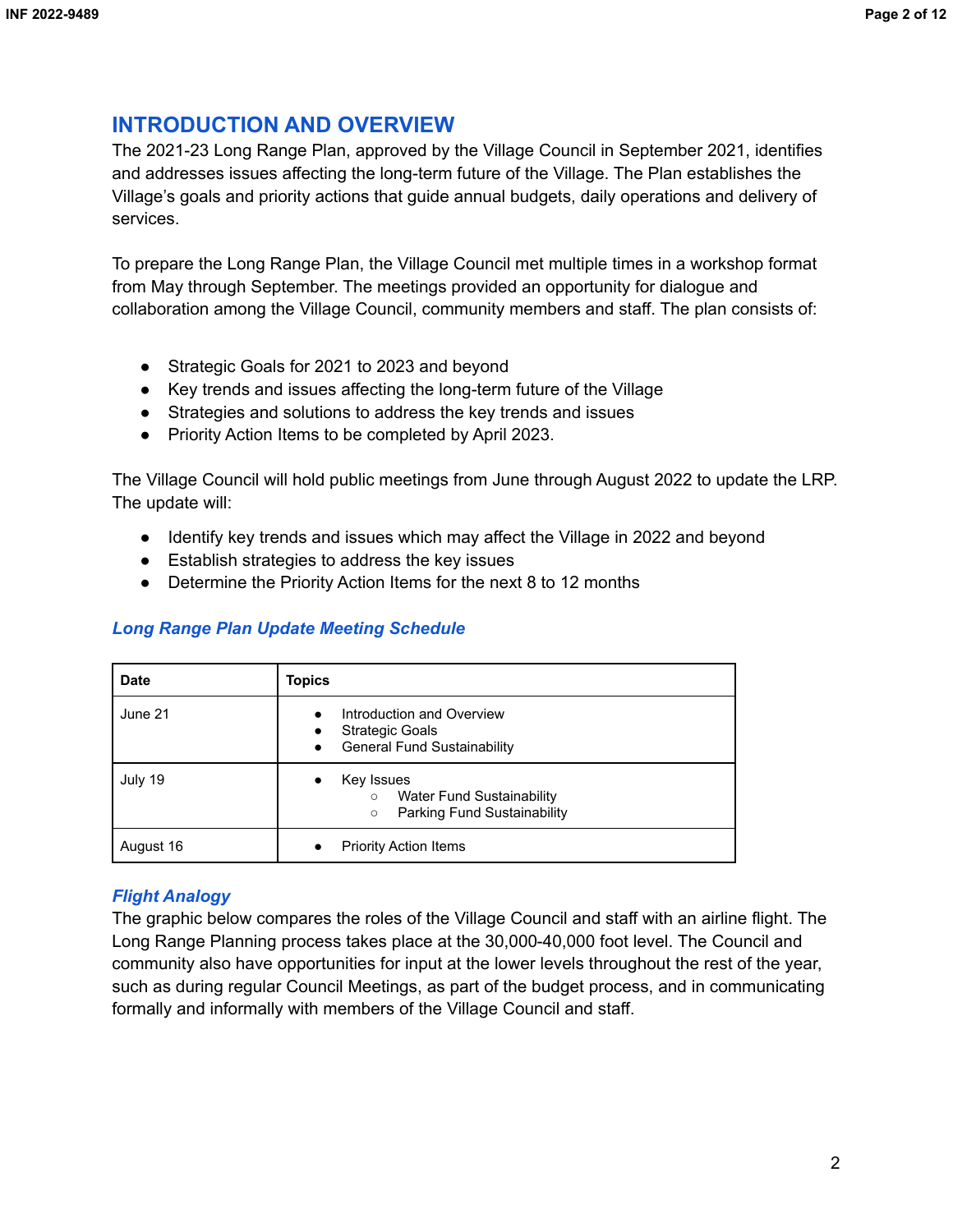

# *Strategic Goals*

The Village Council developed the following strategic goals:

- Steward of Financial, Environmental and Neighborhood Sustainability
- Exceptional Municipal Services
- Top Quality Infrastructure
- Strong, Diverse Local Economy
- A Safe Community
- Continual Innovation

## **Steward of Financial, Environmental and Neighborhood Sustainability**

The Village should act as a steward of public resources to achieve financial, environmental and neighborhood sustainability. Financial sustainability can be achieved by aligning expenses with revenues on a long-term basis. The Village should control increases in expenses and implement revenue sources that withstand short-term uncertainty and provide long-term stability.

Environmental sustainability refers to the Village's responsibility to deliver its services in a way that protects or enhances natural resources. The Village seizes opportunities to 'green' its operations when possible, whether by seeking grants to introduce new environmentally friendly practices or by seeking the most environmentally friendly option for existing services.

Neighborhood Sustainability refers to the Village's role in crafting and applying policies and codes that help in maintaining or achieving the desired character of existing neighborhoods.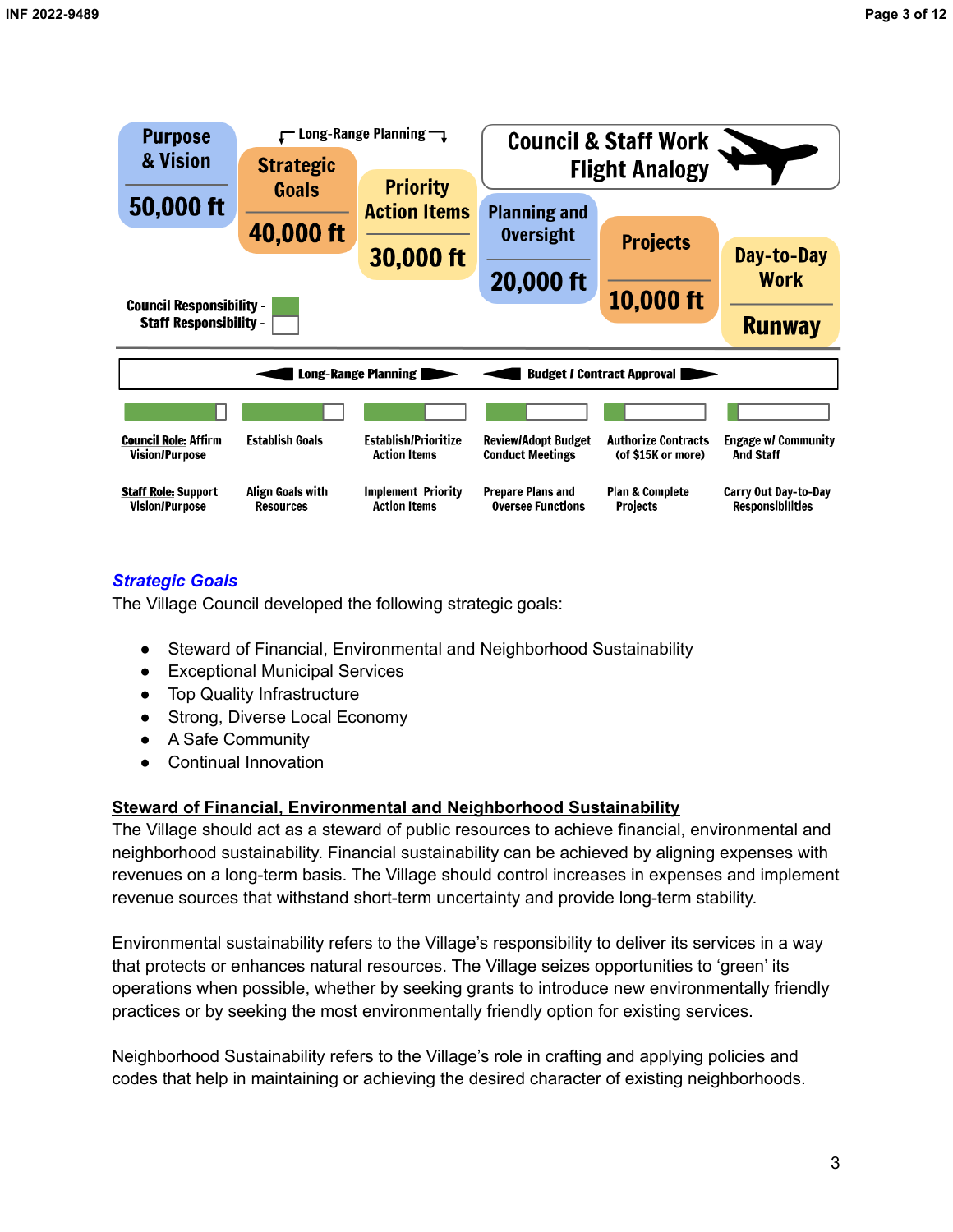## **Exceptional Municipal Services**

The services provided by the Village to residents, businesses and all stakeholders should be of the highest quality and exceed expectations. Village services should be delivered at a value to the community and should reflect the needs and desires of the community as a whole. This is achieved through maximizing the value of public dollars by partnering with overlapping and adjacent government entities. The value of the Village's services should be regularly communicated to residents. The Village should be transparent and accessible, and residents should be engaged and able to interact with their local government. The Village achieves this by producing timely communications in multiple media formats, publishing financial information in a way that is clear and understandable, and seeking and implementing new ways to gather input from residents and other stakeholders.

## **Top Quality Infrastructure**

The Village owns and operates several infrastructure systems including streets, stormwater system and water supply and distribution. Specific performance and maintenance standards have been identified for each infrastructure system. The Village should continue to invest in infrastructure systems so that they meet or exceed performance and maintenance standards.

## **Strong, Diverse Local Economy**

The Village should continue to strengthen and diversify the local economy by working with the Downers Grove Economic Development Corporation (DGEDC) and implementing the recommendations of the Village's Comprehensive Plan. The DGEDC, a private not-for-profit agency, is committed to strengthening and diversifying the local economy by retaining existing businesses and attracting new businesses and achieving the following:

- Strengthen the Sales Tax Base
- Strengthen the Commercial and Industrial Tax Base
- Increase Hotel Tax Revenue
- Increase the Employment Base

The Comprehensive Plan, adopted in 2011 and updated in 2017, serves as a tool for improving the community in many areas, including economic development. The Village continues to work with the DGEDC to implement the recommendations of their five-year Strategic Plan adopted in 2014. The DGEDC is currently in the process of updating their Strategic Plan, which will be completed this summer.

# **A Safe Community**

The Village should strive to provide and maintain a safe and welcoming community by prioritizing safety in services and infrastructure. The services and infrastructure systems provided by the Village should work together to further this goal. Community members should be safe while participating in daily activities such as spending time in their house and neighborhood, driving a vehicle, riding a bike and going for a walk. The Village should enjoy a low crime rate along with a low occurrence of fires and injuries. Buildings, both private and public, should be constructed in a manner that provides a safe environment for all occupants.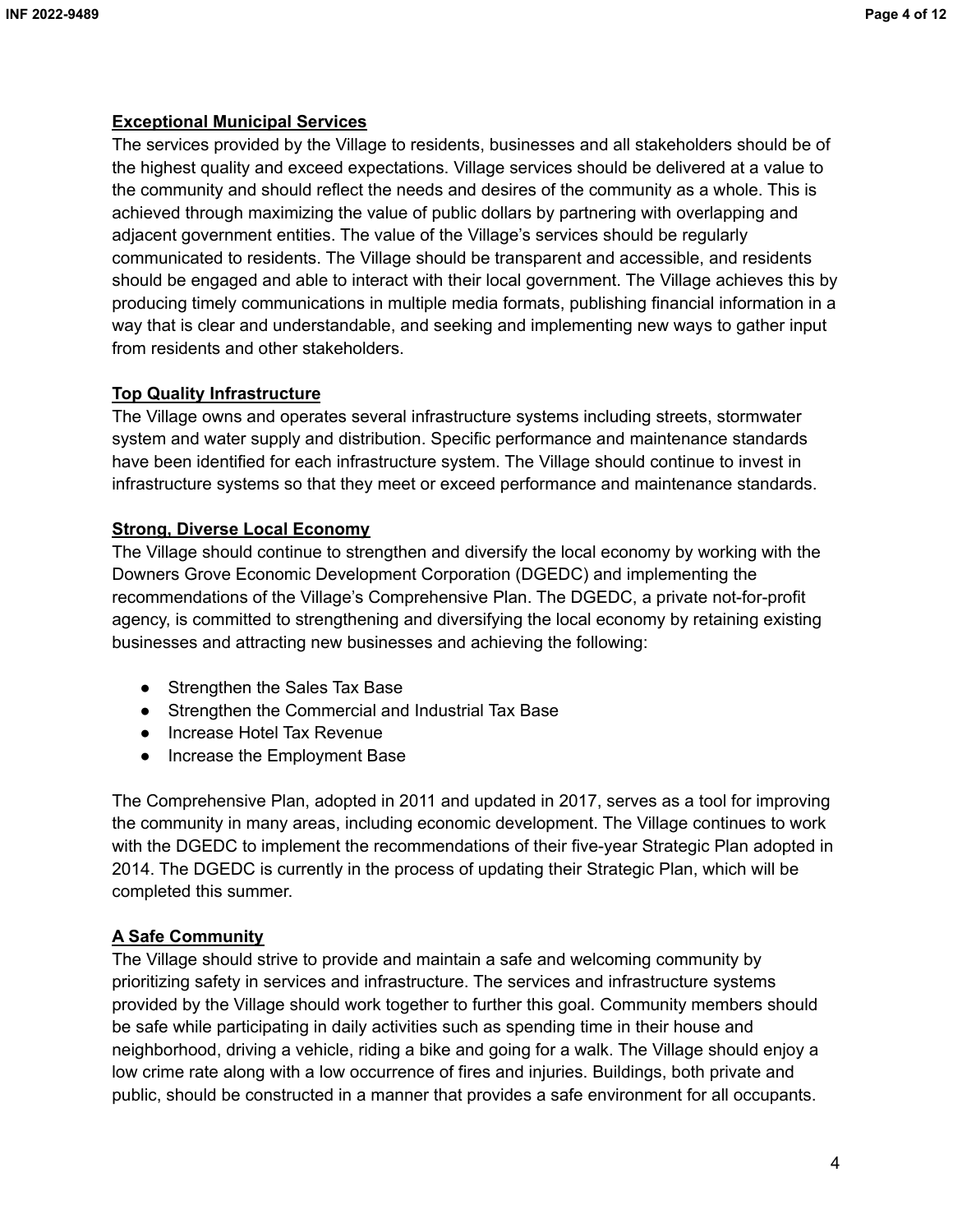## **Continual Innovation**

Innovation refers to the discovery, development and implementation of leading ideas and practices. Continual innovation leads to increased value of each dollar of investment in Village operations. It is achieved by emphasizing a leadership philosophy that is issue-focused and builds on the skills and talents of all employees within the organization. Village staff carefully considers the benefits of innovative practices to ensure success and value to the organization.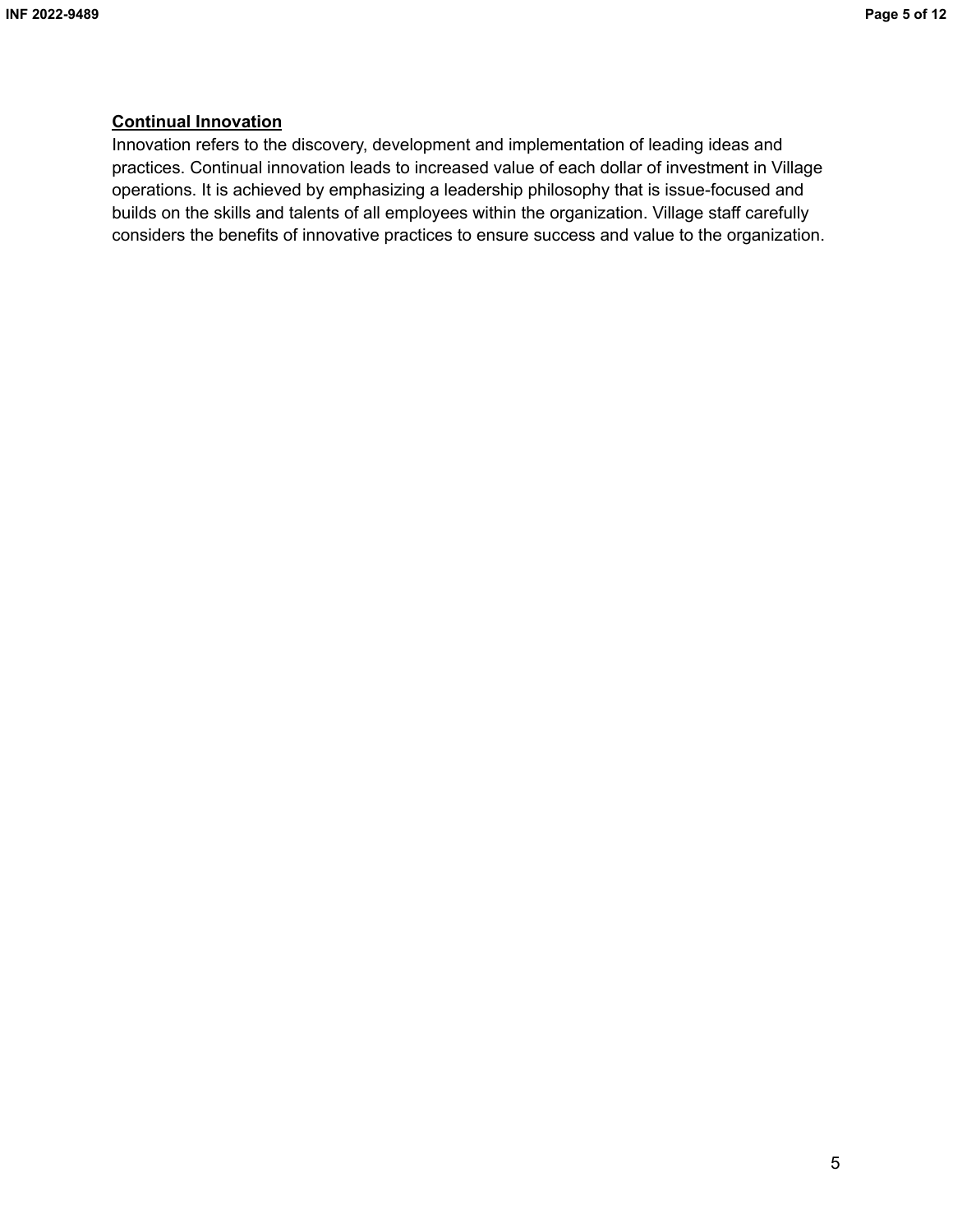# **GENERAL FUND FINANCIAL SUSTAINABILITY**

The General Fund is the Village's main operating fund. Most Village services including Police, Fire, Community Development and most Public Works services are accounted for in this fund. Because the Village is a service organization, the vast majority of costs are related to the people delivering those services.

| <b>Trends &amp; Issues</b>                  | Total revenues and expenses are projected to be aligned in FY22 and FY23. No<br>strategic changes to revenue sources or expenses appear to be necessary to maintain<br>balanced budgets through FY23.                                                                                                                                                                                                                                                                    |  |  |  |  |  |  |  |
|---------------------------------------------|--------------------------------------------------------------------------------------------------------------------------------------------------------------------------------------------------------------------------------------------------------------------------------------------------------------------------------------------------------------------------------------------------------------------------------------------------------------------------|--|--|--|--|--|--|--|
|                                             | Revenues increased significantly in 2021 and are projected to increase by 1.5% annually<br>in 2022 and 2023.                                                                                                                                                                                                                                                                                                                                                             |  |  |  |  |  |  |  |
|                                             | Sales, Home Rule Sales, Food & Beverage and Income Tax revenue are expected to<br>increase modestly in the next two years.                                                                                                                                                                                                                                                                                                                                               |  |  |  |  |  |  |  |
|                                             | Some key revenues are flat or declining and not keeping pace with expenses. Utility<br>taxes have remained flat. The hotel tax declined sharply in 2020 and is projected to<br>recover slowly over the next several years.                                                                                                                                                                                                                                               |  |  |  |  |  |  |  |
|                                             | Expenses increased by nearly 6.1% in 2021 and are projected to increase by nearly 10%<br>in 2022 and 4.5% in 2023. Key expense drivers include expected increases in personnel<br>expenses (wages, salaries and required pension contributions), contributions to the<br>Equipment Replacement Fund (increasing prices of vehicles and equipment) and<br>support of the Parking Fund.                                                                                    |  |  |  |  |  |  |  |
|                                             | Continuing global supply-chain disruptions may impact Village operations. Continued<br>high inflation may also impact Village operations and cost and is reflected in the expense<br>projections. Uncertain economic conditions may also impact the Village budget. Staff will<br>continue to monitor these issues.                                                                                                                                                      |  |  |  |  |  |  |  |
|                                             | The cost of required contributions to public safety pensions has increased significantly in<br>the past several years and is projected to continue to increase over the next 18 years.                                                                                                                                                                                                                                                                                   |  |  |  |  |  |  |  |
| <b>Background</b><br>and Key Facts          | Improvements to risk management have reduced General Fund expenses over the past<br>several years.                                                                                                                                                                                                                                                                                                                                                                       |  |  |  |  |  |  |  |
|                                             | The Village has made adjustments to the types of revenue sources and rates to improve<br>bottom line revenue performance.<br>Increased the Food & Beverage Tax rate to 1.5% in 2021<br>Levied property taxes for the cost of required contributions to public safety<br>pensions for the past several years<br>Adjusted ambulance fees in 2020 and 2021.                                                                                                                 |  |  |  |  |  |  |  |
| <b>Strategies &amp;</b><br><b>Solutions</b> | Continue to implement cost-control measures<br>Monitor supply chain issues and purchase vehicles and equipment earlier than<br>originally planned to adjust for long lead times<br>Maintain reserve balances at the recommended level<br>Continue to pay for increases in the required contributions to public safety<br>pensions by increasing the property tax levy for pensions<br>Consider increasing the property tax levy for operations as necessary<br>$\bullet$ |  |  |  |  |  |  |  |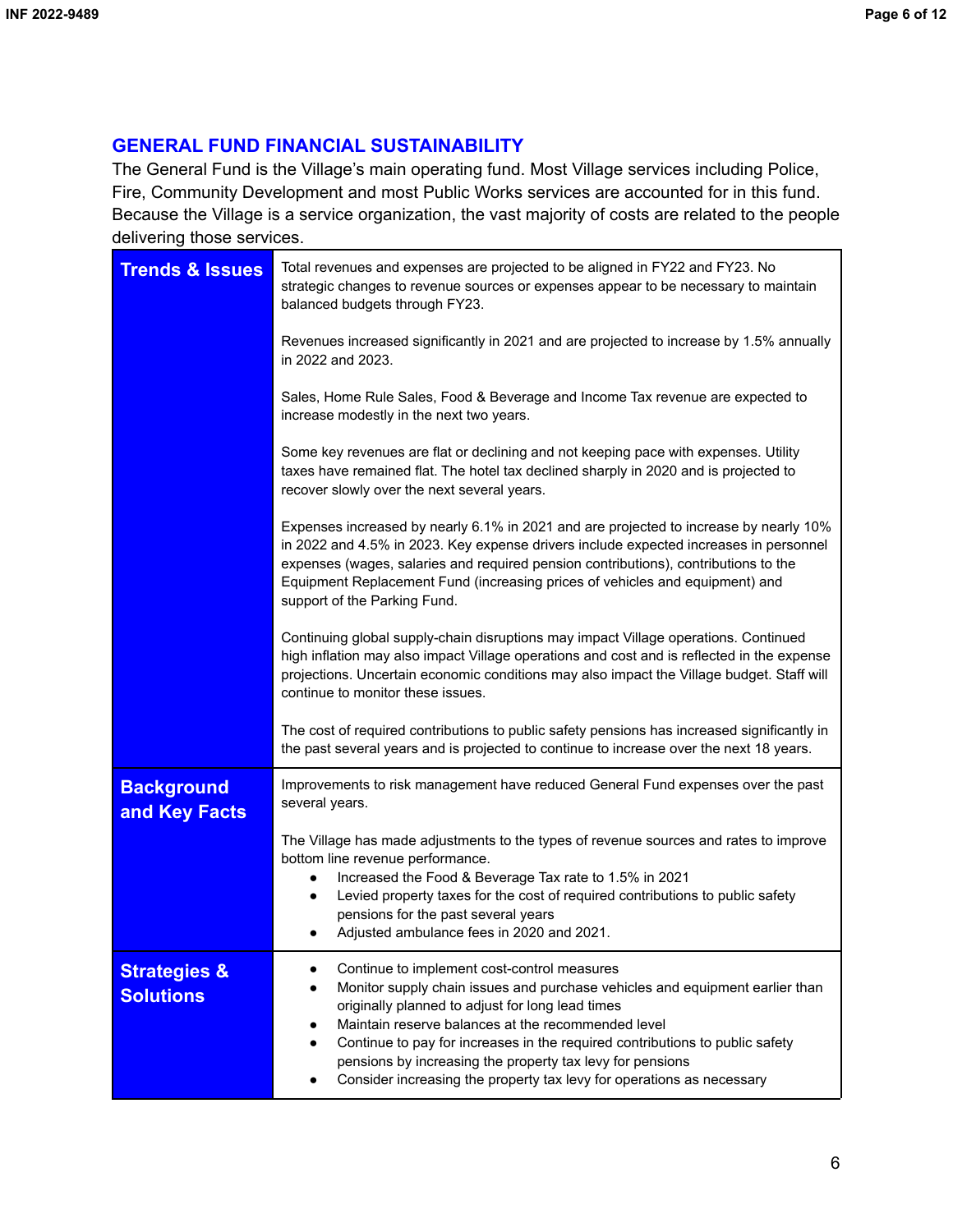Financial sustainability has been a long-standing Village goal. This goal has been achieved in the General Fund with revenues exceeding expenses each year for the past twelve years. FY09 was the last year in which expenses exceeded revenues. The General Fund balance has been maintained at the recommended level of 38% to 40% of annual expenses during the same period.

Staff projects that revenues and expenses will be aligned in FY22 and FY23. Therefore, it appears that the Village will not have to make any policy level changes to revenues or expenses to achieve balanced budgets in this time frame. Revenues increased significantly in 2021 and are projected to increase by 1.5% annually in 2022 and 2023. Expenses increased by nearly 6.1% in 2021 and are projected to increase by nearly 10% in 2022 and 4.5% in 2023.

Comparing 2018 actuals to 2022 current estimates, revenue has increased by \$8.5 million (17% total; an average of 4.25% per year) while expenses have increased by \$8.2 million (17% total; an average of 4.25% per year). During the same period, the General Fund balance has remained within the recommended range of 38% to 40% of annual expenses.



\* FY2020 revenues do not include \$2.6 million in CARES Act funding from the Federal government FY2020 expenses does not include \$3.2 million in transfers out to the Major Buildings Fund

\*\* FY2021 expenses do not include \$5.4 million in transfers out to the Major Buildings Fund or \$0.2 million in transfers to Equipment Replacement or Fleet funds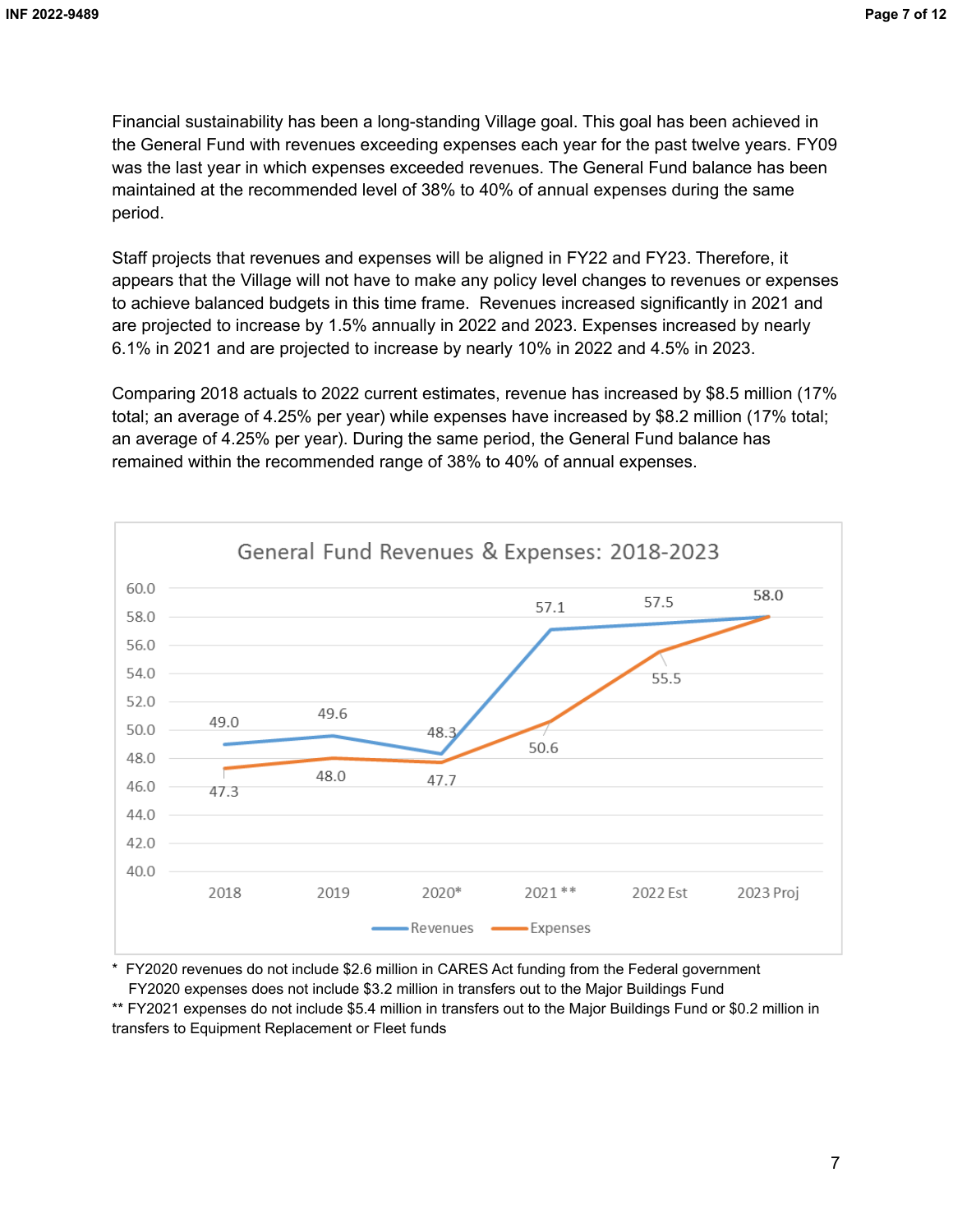|                 | <b>2021 Act</b> | <b>2022 Bud</b> | <b>2022 Est</b> | 2023 Proj   |
|-----------------|-----------------|-----------------|-----------------|-------------|
| <b>Revenue</b>  | \$57.1          | \$54.4          | $$57 - $58$     | $$57 - $59$ |
| <b>Expenses</b> | $$50.6*$        | \$54.4          | $$55 - $57$     | $$57 - $59$ |

\*NOTE: Expenses do not reflect \$5.4 million transfer to Major Building Fund for the Facilities Replacement & Sustainability Plan

#### **Expenses**

Expenses increased by nearly 6.1% in 2021 and are projected to increase by nearly 10% in 2022 and 4.5% in 2023. Key expense drivers include expected increases in personnel expenses (wages, salaries and required pension contributions) contributions to the Equipment Replacement Fund (increasing prices of vehicles and equipment) and support of the Parking Fund.

## *Required Contributions to Public Safety Pensions*

The Village's required contributions to the public safety pension funds are projected to increase substantially in the long-term. The required contributions to public safety pensions increased by \$2.27 million (35%) from \$6.53 million in 2018 to \$8.80 million in 2021, accounting for 69% of the total increase in expenses. The levy for public safety pensions is projected to increase from the current \$8.80 million to over \$11 million in 2024. Public safety pensions are projected to be 99% funded in 2040. Village contributions are expected to increase to over \$20 million by then.

As noted in the graphs below, while the Village's contributions to police and fire pension funds have increased dramatically since 2012, the percent funded for these funds decreased through 2020. In 2021 the percent funded began to increase and should continue to go up until 2040 when it will meet or exceed the State's funding requirements.

Pursuant to the Pension Consolidation Act adopted in 2020, police and fire pension fund investments will be managed by State Boards. These boards, one for police pensions and one for fire pensions, will pool funds from each individual fund and place the investments. This pooled approach is intended to increase investment returns and reduce administrative expenses.

The state board for the firefighters pension, [IFPIF,](https://ifpif.org/) has been established and is operating. Beginning with FY22, actuarial reports will be prepared by the IFPIF and will include the annual required contribution (ARC) using assumptions from the Illinois Pension Code. Pursuant to state law, the Village Council may levy a tax based on the ARC in the IFPIF report however, the funding requirements in the Illinois Pension Code (90% funded by 2040) are less stringent than the Village's, which would create ARCs that are not consistent with Village practices (100% funded by 2040).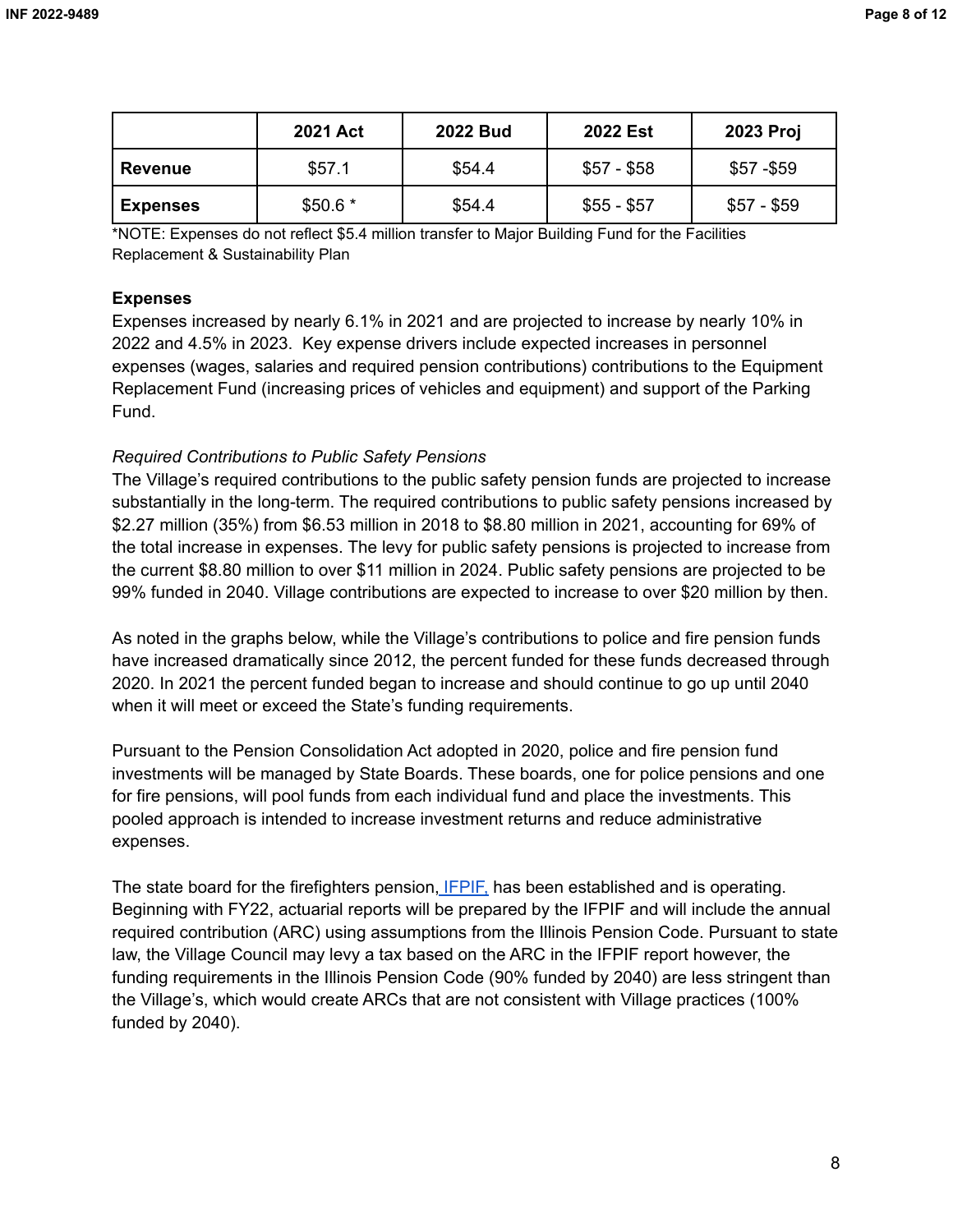The Downers Grove Fire Pension Board received a preliminary actuary report from their actuary showing a reduction in ARC for 2023. The Board directed them to review potential changes to the assumptions used in the report. The final actuary report, including the ARC, is expected to be completed in late summer.

The state board for the police pensions is not yet managing pooled investments. The Downers Grove Police Pension Board is expected to review and approve their actuary report in late summer. The preliminary report included a \$21,000 increase in the ARC.

#### **FAQ on Public Safety Pensions**

#### **What Does "Public Safety Pension" Mean?**

Police officers and firefighters are eligible for pension benefits upon retirement if they meet certain eligibility criteria which are set by State of Illinois law. Each municipality that employs police officers and firefighters must maintain a fund to pay the pensions. The pension funds are invested using parameters established by the State of Illinois to increase the value of the fund over time. The level of pension benefits is determined by State law.

#### **Who Pays for Public Safety Pensions?**

Both the employer and the employee are responsible for funding the public safety (police and fire) pension funds. Police officers contribute 9.91% and firefighters contribute 9.455% of their salary toward their pensions. This percentage is governed by State statute. The Village makes an annual contribution to each pension fund. The amount is based on an actuarial calculation that is determined by figuring the potential cost of the system based on statistical analysis which considers investment returns, employee contributions, and pension benefit payout costs

#### Does the Village Fund the Pensions at the Required Amount?

Yes, each year the Village makes the required annual contribution to both the Police and Fire Pension Funds.

#### **What Does "Pension Levy" Mean?**

The Village must contribute a minimum amount to its pension funds to meet the funding level required under State law. The funding level refers to the amount in the pension fund compared to the potential liability. This amount is the Village's annual property tax levy for pension contributions.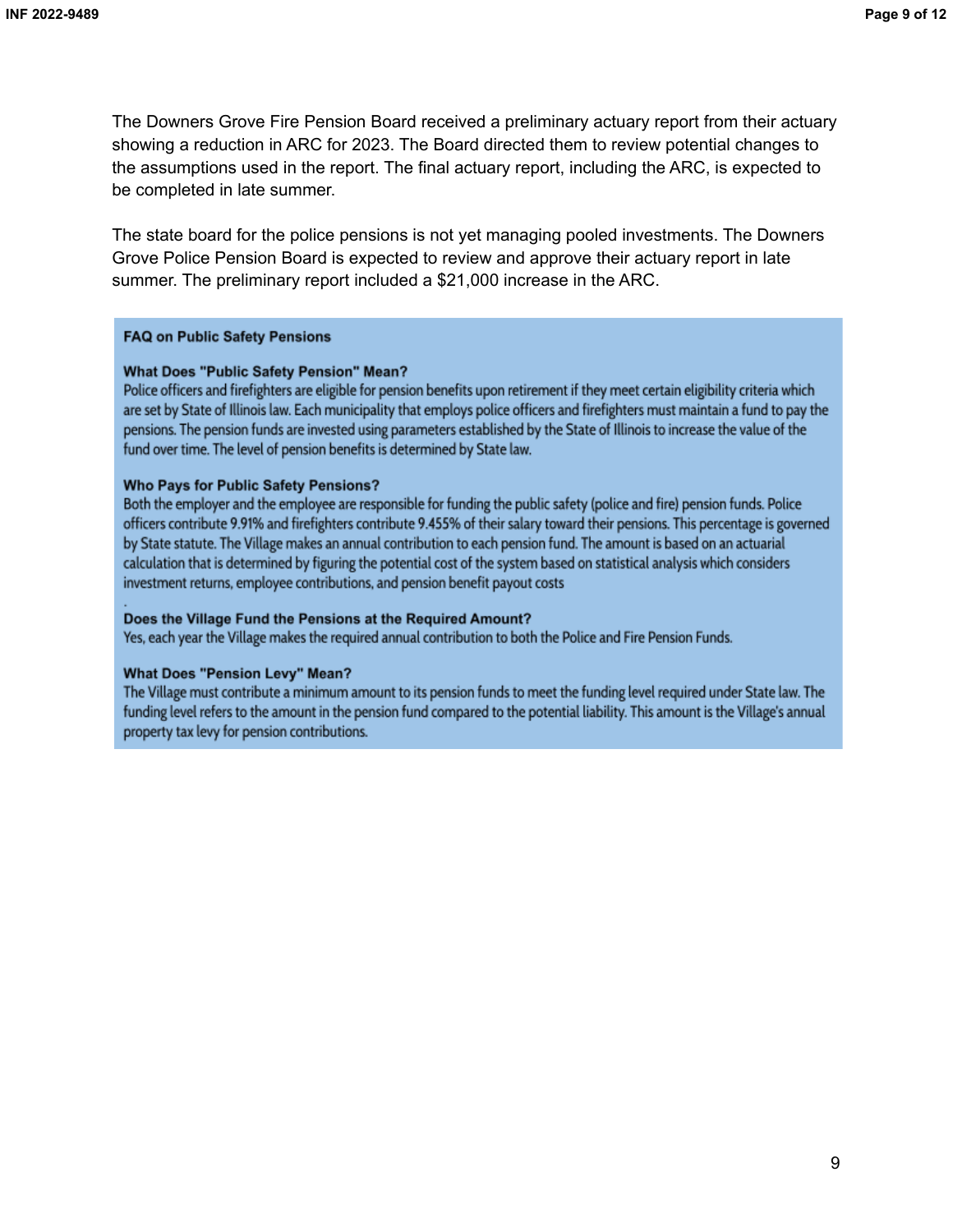

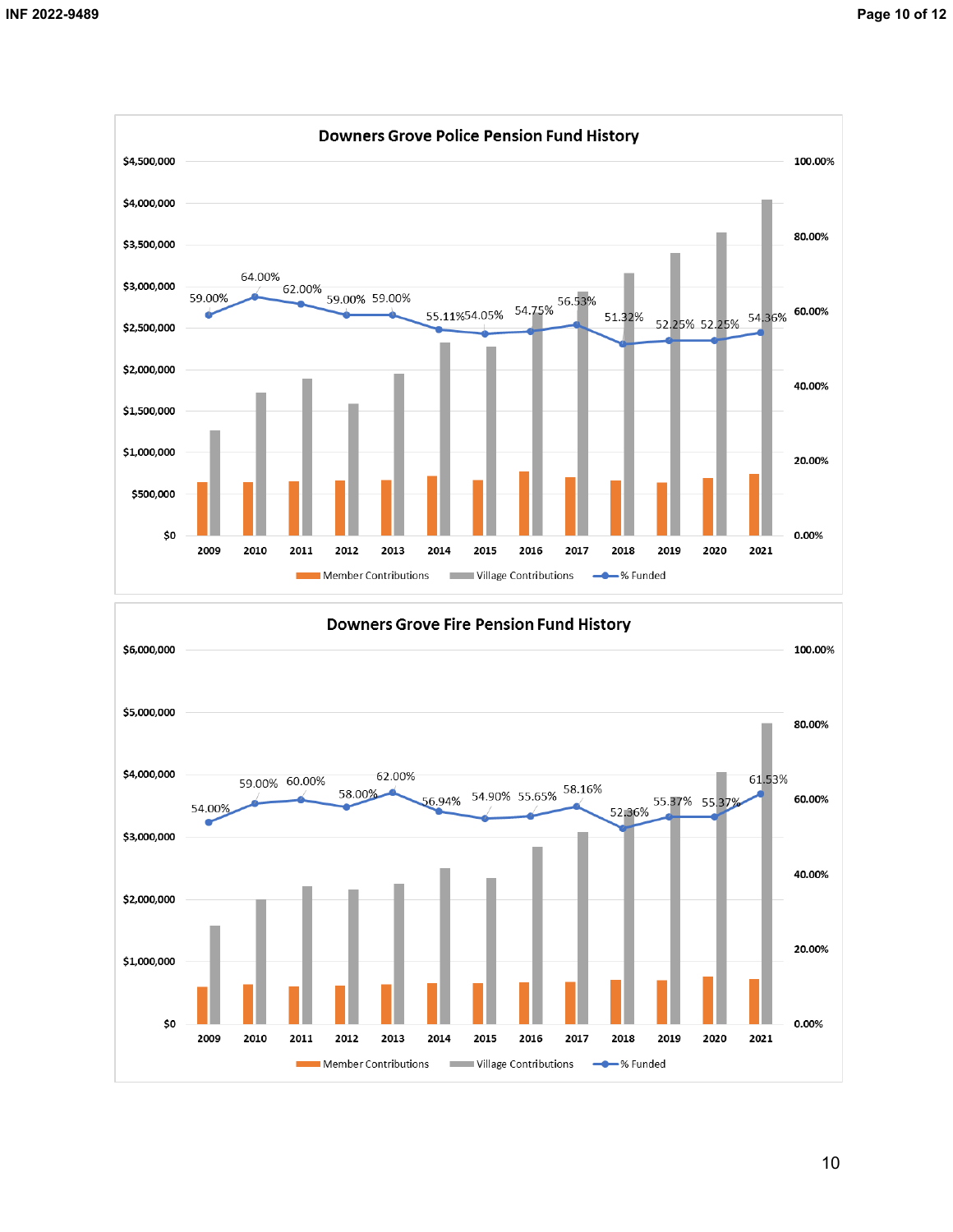## **Revenues**

Revenues increased significantly in 2021 and are projected to increase by 1.5% annually in 2022 and 2023. Sales, Home Rule Sales, Food & Beverage and Income Tax revenue are expected to increase modestly in the next two years. Some key revenues are flat or declining and not keeping pace with expenses. Utility taxes have remained flat. The hotel tax declined sharply in 2020 and is projected to recover slowly over the next several years.

Total General Fund revenues have increased by \$8.5 million over the past four years from \$49.0 million in 2018 to a projected \$57.5 million in 2022 (17% total increase; 4.25% average annual increase). The table below shows the Village's key General Fund revenues from 2018-2022.

| <b>Revenue Source</b>           | 2018 | 2019 | 2020 | 2021 | 2022<br><b>Bud</b> | 2022<br>Est. | <b>Outlook</b>                            |
|---------------------------------|------|------|------|------|--------------------|--------------|-------------------------------------------|
| <b>Sales Tax</b>                | 11.5 | 11.4 | 11.0 | 13.7 | 12.2               | 13.9         | <b>Modest Growth</b>                      |
| <b>Property Tax - Ops</b>       | 5.9  | 5.9  | 6.0  | 6.0  | 6.0                | 6.0          | <b>Discretion of Village Council</b>      |
| <b>Income Tax</b>               | 4.7  | 5.2  | 5.3  | 6.5  | 6.1                | 6.7          | <b>Modest Growth</b>                      |
| <b>Utility Taxes</b>            | 4.5  | 4.4  | 3.9  | 3.6  | 3.7                | 3.6          | Gas & Electric Flat, Telecom<br>Declining |
| <b>Building Permits</b>         | 2.0  | 1.3  | 1.2  | 1.1  | 1.3                | 1.4          | <b>Cyclical; Expect Modest</b><br>Growth  |
| <b>Home Rule Sales</b>          | 1.9  | 1.9  | 1.7  | 2.2  | 2.1                | 2.3          | <b>Modest Growth</b>                      |
| Food & Beverage                 | 1.9  | 2.0  | 1.6  | 3.0  | 3.0                | 3.1          | <b>Modest Growth</b>                      |
| <b>Ambulance Fees</b>           | 1.6  | 1.4  | 1.5  | 3.7  | 2.0                | 3.9          | <b>Modest Growth</b>                      |
| <b>Local Use Tax</b>            | 1.4  | 1.6  | 2.1  | 1.9  | 1.6                | 1.6          | Flat                                      |
| <b>Cellular Equip</b><br>Rental | 1.1  | 1.2  | 1.2  | 1.2  | 1.3                | 1.3          | Flat                                      |
| <b>Hotel Tax</b>                | 0.9  | 1.0  | 0.4  | 0.6  | 0.6                | 0.6          | <b>Slow Recovery</b>                      |

## **Sales Tax Revenue from On-Line Sales**

The State of Illinois recently enacted the "Leveling the Playing Field for Illinois Retailers Act" which requires certain remote retailers to collect and remit state and locally-imposed sales taxes for the jurisdiction where the product is delivered (destination) starting on January 1, 2021. This